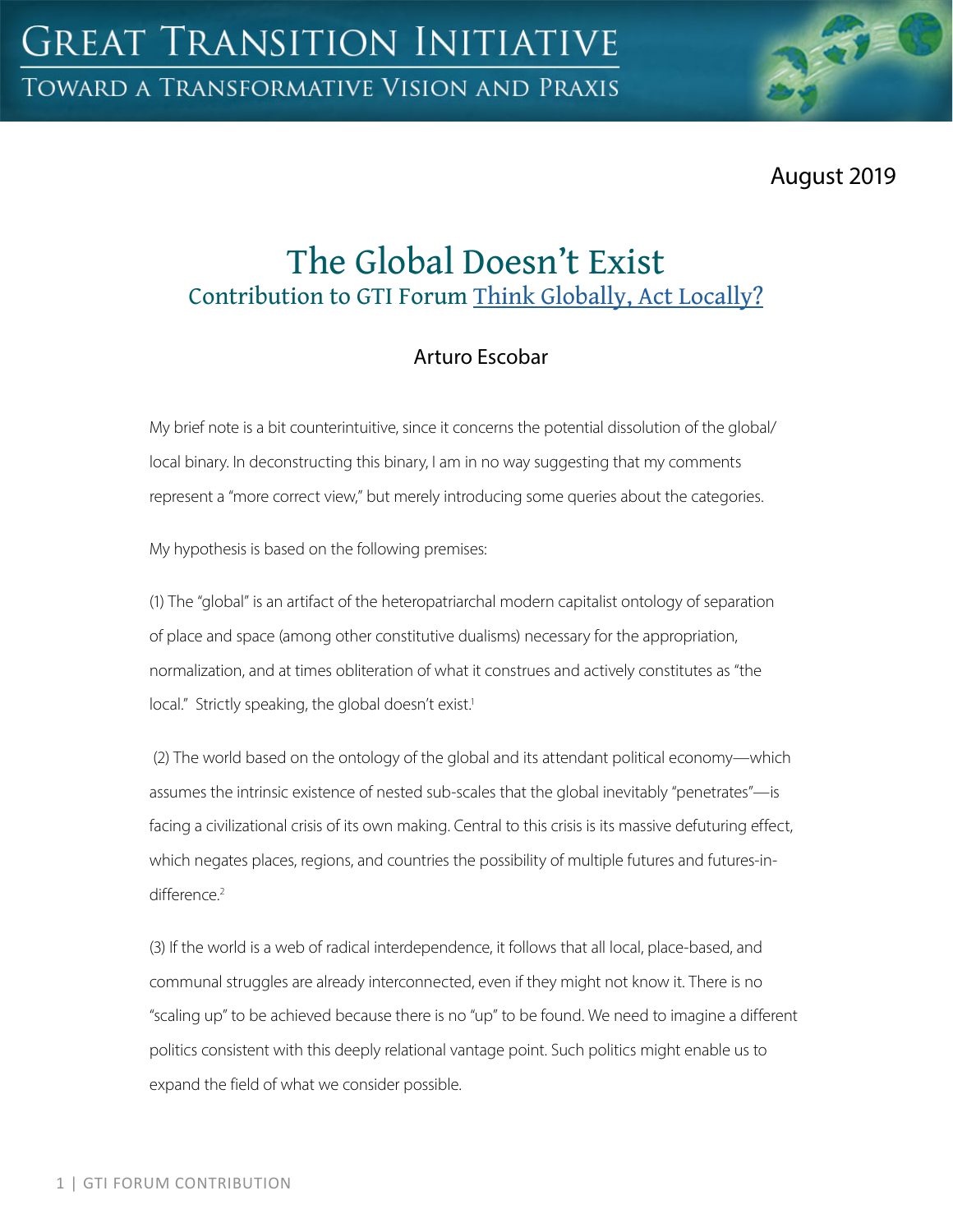(4) Transitions beyond a world/framework of a powerful "global" and multiple subordinated "locals," unable to confront "the global" at the same colossal level of scale, should aim to dissolve the binary altogether, in both political discourse and practice. Only then will the radically transformative force of communal, place-based and otherwise "local" struggles and alternatives be fully appreciated.

#### On the Promise and Pitfalls of Globalism/Localism

Feminist standpoint epistemology has taught us that all knowledge is socially and historically situated. This also follows from indigenous knowledge traditions, where the knower often makes it clear that what s/he knows is from embodied experience and place. If there is no "thinking globally," there is no global.

 "But there are real global processes!" readers may reply. Fair enough. Developments in physics, molecular biology, chemistry, and material science have enabled novel economic and social processes (unprecedented energy supply, transportation, widespread markets, and real-time communications, etc.) and the rise of allegedly globalized network societies. Science, technology, and the artificial have become the infrastructures of what counts as globalization. It is patently clear by now that they are also deeply implicated in the creation of the most efficient systems of exploitation and extraction the planet has seen. The current global phase is not necessarily a long-lasting state.

Social ecology's compelling vision of radical municipalism reverses the asymmetry between the global and the local. It weakens the imaginary of an all-powerful global through its call for an open-ended notion of "confederations of cities, towns, and neighborhoods that join to advance a broad liberatory agenda" (to quote [Brian Tokar\)](https://greattransition.org/gti-forum/global-local). At play is a different way of understanding the relation between place, locality, and direct democracy.

Visions highlighting place and locality are often considered insufficient to confront the crisis. Geographers Gibson-Graham have exposed the globalocentric nature of these critiques. Most of the critics, they suggest, "see *the world* as taken over by global capitalism," or in terms of "a dominant discourse of globalization that is setting the political and policy agenda….[T]he power of globalization seems to have colonized their political imaginations."<sup>3</sup> This masculinist thinking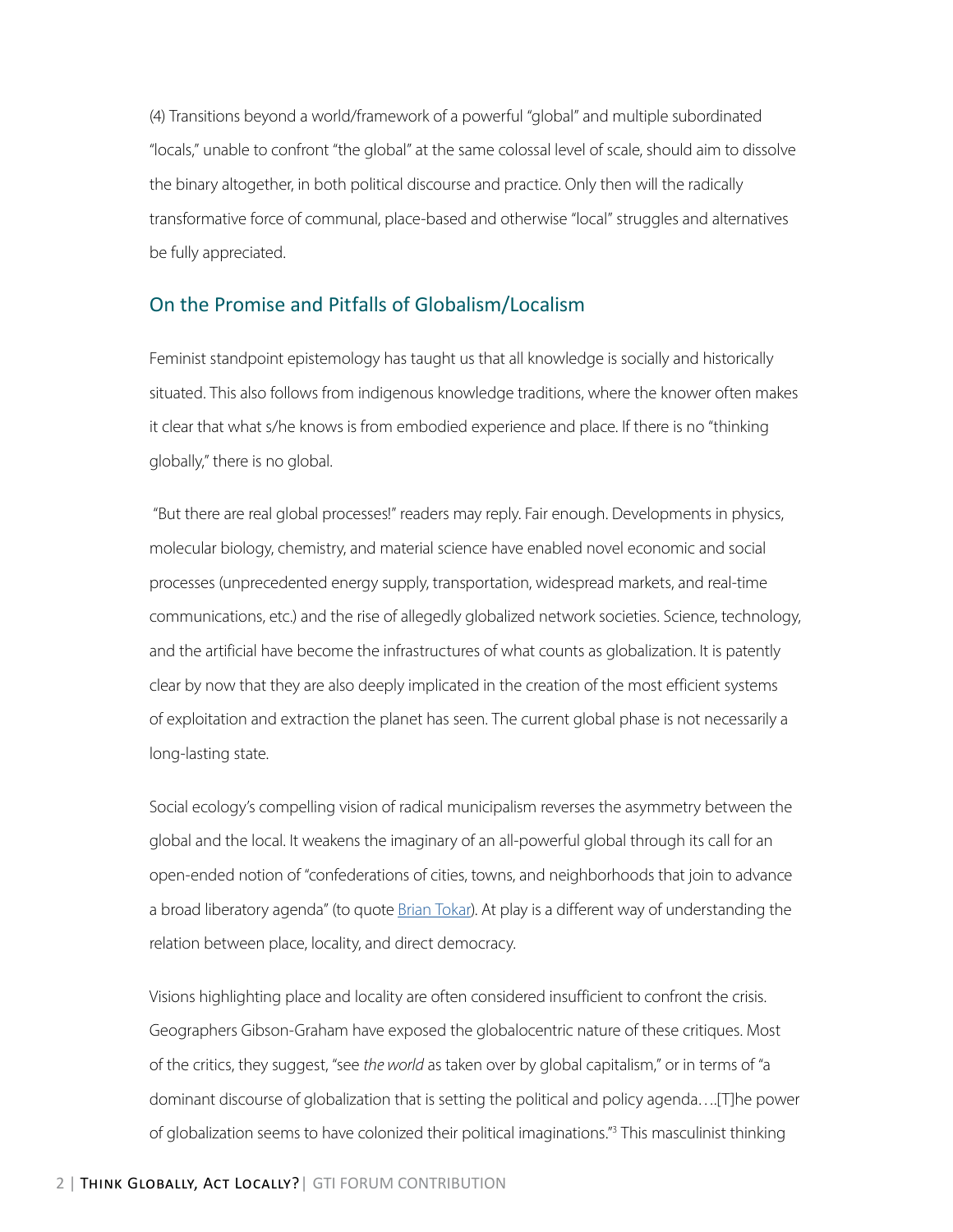assumes a world made up of One World, hence one real and one possible. Moving towards the realization of multiple reals/possibles is an antidote to either unexamined or lingering globalocentric thinking; it enables us to consider the becoming of the place-based and the local in new forms.

#### Theories of Transformation

How do we talk about what we used to refer to as "global forces" or "systemic change"? Gibson-Graham imaginatively speak of a homeopathic politics, that of healing multiple locals through communal economies and logics connecting up into diffuse but sustaining forms of translocal meshworked power. This echoes recent calls for a pluriversal politics.<sup>4</sup> The doubts persist: Is pluriversal politics a workable horizon for action? Is the construction of autonomous spaces from below sufficient to make a dent on heteropatriarchal capitalist domination? Are not placebased, communal logics also central to the subordination of women and youth? Are they not re-inscribed into modernist norms of capital and the State? At the heart of these questions is the criteria for assessing the effectivity of transformation strategies. Thinking in terms of articulations, convergences, bridge-building, and rhizomic and meshworked processes of connection among transformative alternatives, while a starting point, is crucial so that these alternatives are not dismissed as unviable or as non-credible alternatives to what exists. "Radiating out" horizontalism, rather than scaling-up, may organize a new view of social change. Glocalism and bioregionalism are notions seeking to give more power to place and "region." These meso-levels are useful for imagining grassroots-driven local and regional transitions, though they should not be taken as intrinsically existent, but as the emergent result of enactments of new politics of the real and the possible. Many technologies can be reoriented towards convivial societies through deglobalizing and re-futuring co-design transition strategies.

#### Scaling Sideways and Up

Concepts of scale are not central to many of the most accomplished social transformation frameworks, such as social ecology or, say, Chantal Mouffe and Ernesto Laclau's theory of radical democracy. They are not central to Latin American theories of *autonomía* and communality.5 As the Zapatistas put it, the way to achieve a world where many worlds fit is by building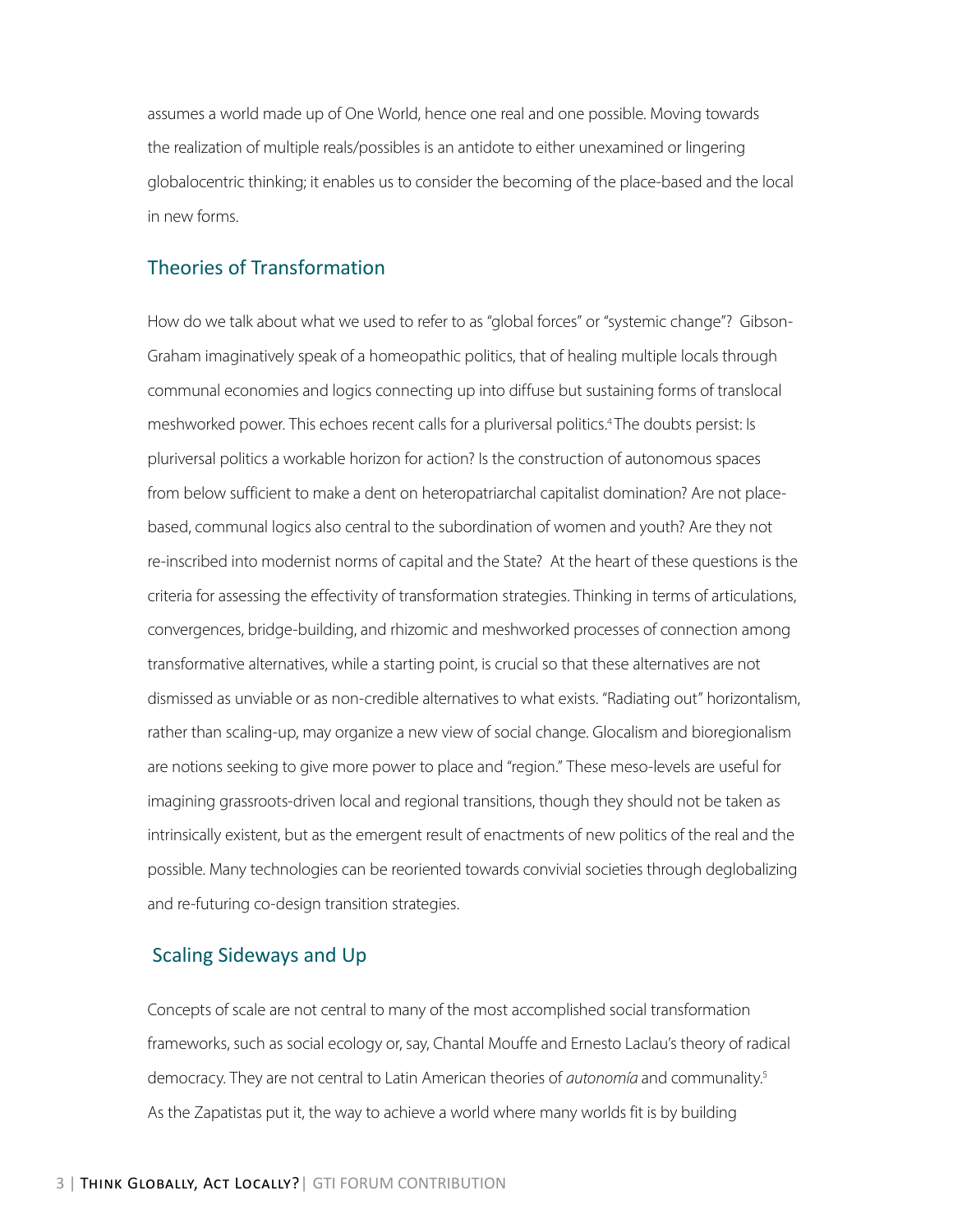autonomous communities in place, following the principle of One No (to neoliberal globalization and the patriarchal capitalist hydra) and Many Yeses (multiple transformative alternatives). If "the global" is going to be anything at all, it should be the result of a politics of solidarity across placebased and regional struggles, in all directions (south, north, east, west), more that up/down. This may also be a path for a journey to **[Earthland](https://greattransition.org/publication/journey-to-earthland)**.

#### Endnotes

1. I draw on insights in human and economic geography about the "flattening" of scale (so-called "flat ontologies") and on critiques of ontological dualism in anthropology, geography, and political philosophy. I also strongly believe that similar conclusions can be arrived at through a careful listening of grassroots political and knowledge practices, particularly some ethnic, ecological, and feminist struggles. For the debates in geography, see Sally Marston, John Paul Jones III, and Keith Woorward, "Human Geography without Scale," *Transactions of the Institute of British Geography* 30 (2005): 416-432; and K. Gibson-Graham, "Beyond Global vs. Local: Economic Politics outside the Binary Frame," in *Geographies of Power: Placing Scale*, edited by Andrew Herod and Melissa Wright (Oxford: Blackwell, 2002), 25-60.

2. Tony Fry, *A New Design Philosophy: An Introduction to Defuturing* (Sydney: University of South Wales Press, 1999).

3. J. K. Gibson-Graham, "Beyond Global vs. Local."

4. See, for example, Ashish Kothari, Ariel Salleh, Arturo Escobar, Federico Demaria, and Alberto Acosta, eds., *Pluriverse: A Post-Development Dictionary* (Delhi: Authors UpFront/Tulika, 2019).

5. Chantal Mouffe and Ernesto Laclau, *Hegemony and Socialist Strategy. Towards a Radical Democratic Politics* (New York: Verso, 1985); Arturo Escobar, *Pluriversal Politics: On the Real and the Possible* (Durham: Duke University Press, forthcoming 2020). See also https:// www[.globaltapestryofalternatives.org](www.globaltapestryofalternatives.org).